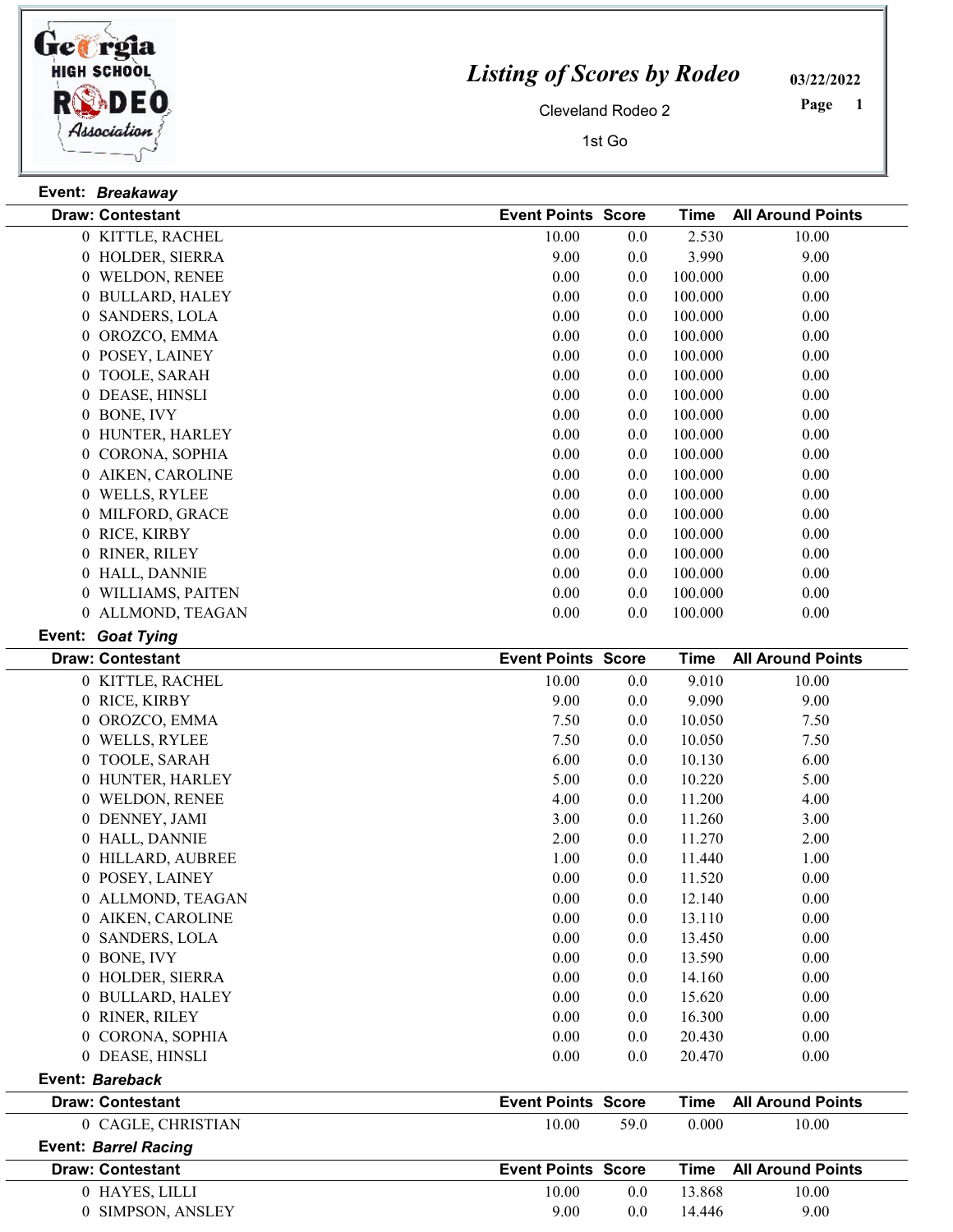| <b>HIGH SCHOOL</b><br>DEO              | <b>Listing of Scores by Rodeo</b>  | 03/22/2022<br>Page<br>2            |            |                      |                          |
|----------------------------------------|------------------------------------|------------------------------------|------------|----------------------|--------------------------|
| Association                            | <b>Cleveland Rodeo 2</b><br>1st Go |                                    |            |                      |                          |
| 0 DEASE, HINSLI                        |                                    | 8.00                               | 0.0        | 14.571               | 8.00                     |
| 0 ROARK, BREE                          |                                    | 7.00                               | 0.0        | 14.599               | 7.00                     |
| 0 FURR, HANNAH                         |                                    | 6.00                               | 0.0        | 14.618               | 6.00                     |
| 0 PFIEL, THERESA                       |                                    | 5.00                               | 0.0        | 14.680               | 5.00                     |
| 0 RICE, KIRBY                          |                                    | 4.00                               | 0.0        | 14.698               | 4.00                     |
| 0 GARLAND, PRESLEY                     |                                    | 3.00                               | 0.0        | 14.703               | 3.00                     |
| 0 HOLDER, SIERRA                       |                                    | 2.00                               | 0.0        | 14.727               | 2.00                     |
| 0 ALLMOND, TEAGAN                      |                                    | 1.00                               | 0.0        | 14.761               | 1.00                     |
| 0 HALL, DANNIE                         |                                    | 0.00                               | 0.0        | 14.830               | 0.00                     |
| 0 BUTLER, ELLIE                        |                                    | 0.00                               | 0.0        | 14.835               | 0.00                     |
| 0 CORONA, SOPHIA                       |                                    | 0.00                               | 0.0        | 14.882               | 0.00                     |
| 0 WHITE, JOZIE                         |                                    | 0.00                               | 0.0        | 14.927               | 0.00                     |
| 0 CHADWICK, KIRSTIN                    |                                    | 0.00                               | 0.0        | 15.099               | 0.00                     |
| 0 POSEY, LAINEY                        |                                    | 0.00                               | 0.0        | 15.099               | 0.00                     |
| 0 WELLS, RYLEE                         |                                    | 0.00                               | 0.0        | 15.462               | 0.00                     |
| 0 HILLARD, AUBREE                      |                                    | 0.00                               | 0.0        | 15.464               | 0.00                     |
| 0 WELLS, SHELBY                        |                                    | 0.00                               | 0.0        | 15.906               | 0.00                     |
| 0 BROOKS, JENNA                        |                                    | 0.00                               | 0.0        | 17.091               | 0.00                     |
| 0 KITTLE, RACHEL                       |                                    | 0.00                               | 0.0        | 19.356               | 0.00                     |
| 0 RINER, RILEY                         |                                    | 0.00<br>0.00                       | 0.0        | 19.720<br>19.869     | 0.00                     |
| 0 BULLARD, HALEY<br>0 SOWERS, EMMY     |                                    |                                    | 0.0        |                      | 0.00                     |
|                                        |                                    | 0.00<br>0.00                       | 0.0<br>0.0 | 19.991<br>20.518     | 0.00<br>0.00             |
| 0 STANTON, BAYLEE<br>0 TRIBBLE, MAGGIE | (N/M)                              | 0.00                               | 0.0        | 21.564               | 0.00                     |
| 0 HOPEAU, LEILA                        |                                    | 0.00                               | 0.0        | 26.157               | 0.00                     |
| 0 HUFSTETLER, NICOLE                   |                                    | 0.00                               | 0.0        | 38.218               | 0.00                     |
| 0 AIKEN, CAROLINE                      |                                    | 0.00                               | 0.0        | 100.000              | $0.00\,$                 |
| 0 DENNEY, JAMI                         |                                    | 0.00                               | 0.0        | 100.000              | 0.00                     |
| 0 REAM, BRECKYN                        |                                    | 0.00                               | 0.0        | 100.000              | 0.00                     |
| <b>Event: Bull Riding</b>              |                                    |                                    |            |                      |                          |
| <b>Draw: Contestant</b>                |                                    | <b>Event Points Score</b>          |            | <b>Time</b>          | <b>All Around Points</b> |
| 0 SULLIVAN, CARTER                     |                                    | 0.00                               | 0.0        | 0.000                | 0.00                     |
| 0 BARNETTE, JACKSON                    |                                    | 0.00                               | 0.0        | 0.000                | 0.00                     |
| 0 RIZZO, MARCO                         | (N/M)                              | 0.00                               | 0.0        | 0.000                | 0.00                     |
| 0 ALLISTON, LEVI                       |                                    | $0.00\,$                           | 0.0        | 0.000                | 0.00                     |
| 0 MULL, LANE                           |                                    | 0.00                               | 0.0        | 0.000                | 0.00                     |
| <b>Event: Calf Roping</b>              |                                    |                                    |            |                      |                          |
| <b>Draw: Contestant</b>                |                                    | <b>Event Points Score</b><br>10.00 |            | <b>Time</b><br>9.070 | <b>All Around Points</b> |
| 0 ORR, TEIGAN<br>0 TOWNSEND, ZACHARY   |                                    | 9.00                               | 0.0<br>0.0 | 9.360                | 10.00<br>9.00            |
| 0 SAMPLES, ELI                         |                                    | 8.00                               | 0.0        | 11.250               | 8.00                     |
| 0 THOMAS, LOGAN                        |                                    | 7.00                               | 0.0        | 11.910               | 7.00                     |
| 0 BUCHANAN, GAVIN                      |                                    | 6.00                               | 0.0        | 14.320               | 6.00                     |
| 0 SAPP, JHETT                          |                                    | 5.00                               | 0.0        | 14.660               | 5.00                     |
| 0 GOBLE, CASH                          |                                    | 4.00                               | 0.0        | 15.190               | 4.00                     |
| 0 BURGESS, HANK                        |                                    | 3.00                               | 0.0        | 15.310               | 3.00                     |
| 0 DENNEY, LUKE                         |                                    | 2.00                               | 0.0        | 21.500               | 2.00                     |
| 0 CAGLE, CHRISTIAN                     |                                    | 1.00                               | 0.0        | 23.260               | 1.00                     |
| 0 WILLIAMS, TATE                       |                                    | 0.00                               | 0.0        | 25.110               | 0.00                     |
|                                        |                                    |                                    |            |                      |                          |
|                                        |                                    | 0.00                               |            |                      | 0.00                     |
| 0 GREEN, RILEY<br>0 PAYTON, GUNTER     |                                    | 0.00                               | 0.0<br>0.0 | 100.000<br>100.000   | 0.00                     |

 $\overline{\mathbb{I}}$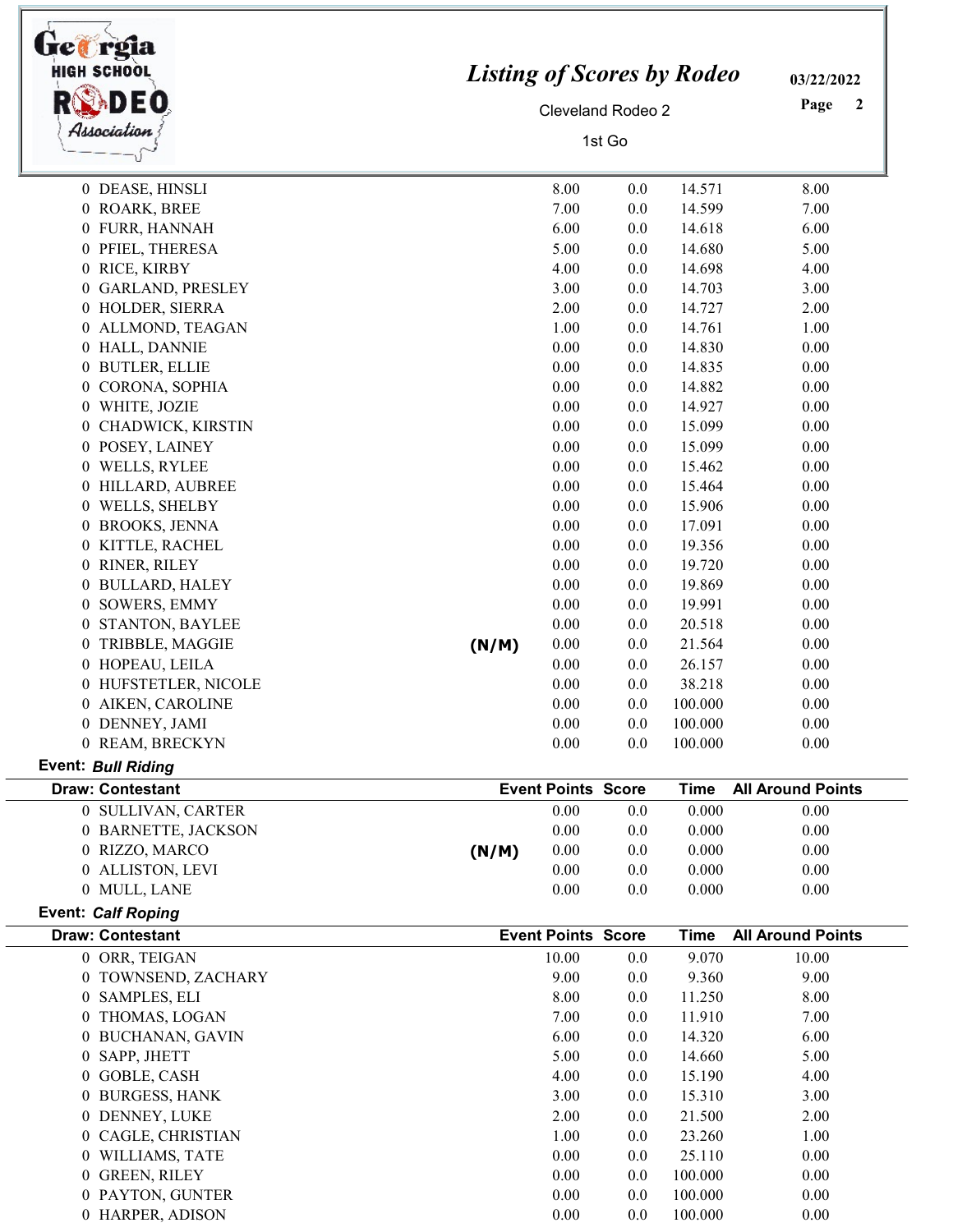| <b>Ge@rgia</b><br><b>HIGH SCHOOL</b><br>Association | <b>Listing of Scores by Rodeo</b><br><b>Cleveland Rodeo 2</b> | 03/22/2022<br>Page<br>3   |            |                    |                          |
|-----------------------------------------------------|---------------------------------------------------------------|---------------------------|------------|--------------------|--------------------------|
| 0 SAPP, BALEY                                       |                                                               | 0.00                      | 0.0        | 100.000            | 0.00                     |
| 0 GRAY, NATHAN                                      |                                                               | 0.00                      | 0.0        | 100.000            | 0.00                     |
| 0 MILLER, TREVOR                                    |                                                               | 0.00                      | 0.0        | 100.000            | 0.00                     |
| 0 WEST, BEAU                                        |                                                               | 0.00                      | 0.0        | 100.000            | 0.00                     |
| 0 HOBSON, CHARLIE                                   |                                                               | 0.00                      | 0.0        | 100.000            | 0.00                     |
| OROZCO, KOLTON<br>$\overline{0}$                    |                                                               | 0.00                      | 0.0        | 100.000            | 0.00                     |
| 0 MOXLEY, LUKE                                      |                                                               | 0.00                      | 0.0        | 100.000            | 0.00                     |
| 0 LOGUE, RYAN                                       |                                                               | 0.00                      | 0.0        | 100.000            | 0.00                     |
| 0 MILFORD, GARRETT                                  |                                                               | 0.00                      | 0.0        | 100.000            | 0.00                     |
| <b>Event: Poles</b>                                 |                                                               |                           |            |                    |                          |
| <b>Draw: Contestant</b>                             |                                                               | <b>Event Points Score</b> |            | <b>Time</b>        | <b>All Around Points</b> |
| 0 STANTON, BAYLEE                                   |                                                               | 10.00                     | 0.0        | 21.199             | 10.00                    |
| 0 KITTLE, RACHEL                                    |                                                               | 9.00                      | 0.0        | 21.285             | 9.00                     |
| 0 RICE, KIRBY                                       |                                                               | 8.00                      | 0.0        | 22.196             | 8.00                     |
| 0 HALL, DANNIE                                      |                                                               | 7.00                      | 0.0        | 22.253             | 7.00                     |
| DEASE, HINSLI<br>$\theta$                           |                                                               | 6.00                      | 0.0        | 22.279             | 6.00                     |
| <b>BULLARD, HALEY</b><br>$\theta$                   |                                                               | 5.00                      | 0.0        | 22.322             | 5.00                     |
| <b>BUTLER, ELLIE</b><br>$\theta$                    |                                                               | 4.00                      | 0.0        | 22.424             | 4.00                     |
| 0 BROOKS, JENNA                                     |                                                               | 3.00                      | 0.0        | 26.080             | 3.00                     |
| HOPEAU, LEILA<br>$\theta$                           |                                                               | 2.00                      | 0.0        | 26.477             | 2.00                     |
| 0 POSEY, LAINEY                                     |                                                               | 1.00                      | 0.0        | 26.531             | 1.00                     |
| 0 PFIEL, THERESA                                    |                                                               | 0.00                      | 0.0        | 26.798             | 0.00                     |
| WELLS, RYLEE<br>$\overline{0}$                      |                                                               | 0.00                      | 0.0        | 27.599             | 0.00                     |
| SIMPSON, ANSLEY<br>$\bf{0}$                         |                                                               | 0.00                      | 0.0        | 27.798             | 0.00                     |
| CHADWICK, KIRSTIN                                   |                                                               | 0.00                      | 0.0        | 28.454             | 0.00                     |
| 0 HILLARD, AUBREE                                   |                                                               | 0.00                      | 0.0        | 28.566             | 0.00                     |
| RINER, RILEY<br>$\theta$                            |                                                               | 0.00                      | 0.0        | 28.651             | 0.00                     |
| AIKEN, CAROLINE<br>0                                |                                                               | 0.00                      | 0.0        | 29.418             | 0.00                     |
| TRIBBLE, MAGGIE<br>$\theta$                         | (N/M)                                                         | 0.00                      | 0.0        | 33.014             | 0.00                     |
| CORONA, SOPHIA<br>0                                 |                                                               | 0.00                      | 0.0        | 37.045             | 0.00                     |
| 0 DENNEY, JAMI                                      |                                                               | 0.00                      | 0.0        | 37.325             | 0.00                     |
| ROARK, BREE<br>$\theta$                             |                                                               | 0.00                      | 0.0        | 100.000            | 0.00                     |
| WILLIAMS, PAITEN                                    |                                                               | 0.00                      | 0.0        | 100.000            | 0.00                     |
| ALLMOND, TEAGAN<br>$\Omega$                         |                                                               | 0.00                      | 0.0        | 100.000            | 0.00                     |
| 0 HUFSTETLER, NICOLE<br>0 SOWERS, EMMY              |                                                               | 0.00<br>0.00              | 0.0<br>0.0 | 100.000<br>100.000 | 0.00<br>0.00             |
| 0 REAM, BRECKYN                                     |                                                               | 0.00                      | 0.0        | 100.000            | 0.00                     |
| <b>Event: Steer Wrestling</b>                       |                                                               |                           |            |                    |                          |
| <b>Draw: Contestant</b>                             |                                                               | <b>Event Points Score</b> |            | <b>Time</b>        | <b>All Around Points</b> |
| 0 CAGLE, CHRISTIAN                                  |                                                               | 10.00                     | 0.0        | 5.880              | 10.00                    |
| 0 BURGESS, HANK                                     |                                                               | 9.00                      | 0.0        | 8.600              | 9.00                     |
| 0 TOWNSEND, ZACHARY                                 |                                                               | 8.00                      | 0.0        | 9.480              | 8.00                     |
| 0 ORR, TEIGAN                                       |                                                               | 0.00                      | 0.0        | 100.000            | 0.00                     |
| Event: Team Roping                                  |                                                               |                           |            |                    |                          |
| <b>Draw: Contestant</b>                             |                                                               | <b>Event Points Score</b> |            | <b>Time</b>        | <b>All Around Points</b> |
| 0 TOOLE, SARAH (1)                                  |                                                               | 10.00                     | 0.0        | 6.870              | 10.00                    |
| 0 DENNEY, LUKE (2)                                  |                                                               | 10.00                     | 0.0        | 6.870              | 10.00                    |
| 0 GRAY, NATHAN (1)                                  |                                                               | 9.00                      | 0.0        | 7.230              | 9.00                     |
| $0$ WEST, BEAU $(2)$                                |                                                               | 9.00                      | 0.0        | 7.230              | 9.00                     |
| 0 OROZCO, EMMA (1)                                  |                                                               | 8.00                      | 0.0        | 7.850              | 8.00                     |
| 0 TOWNSEND, ZACHARY (2)                             |                                                               | 8.00                      | 0.0        | 7.850              | 8.00                     |

 $\overline{a}$